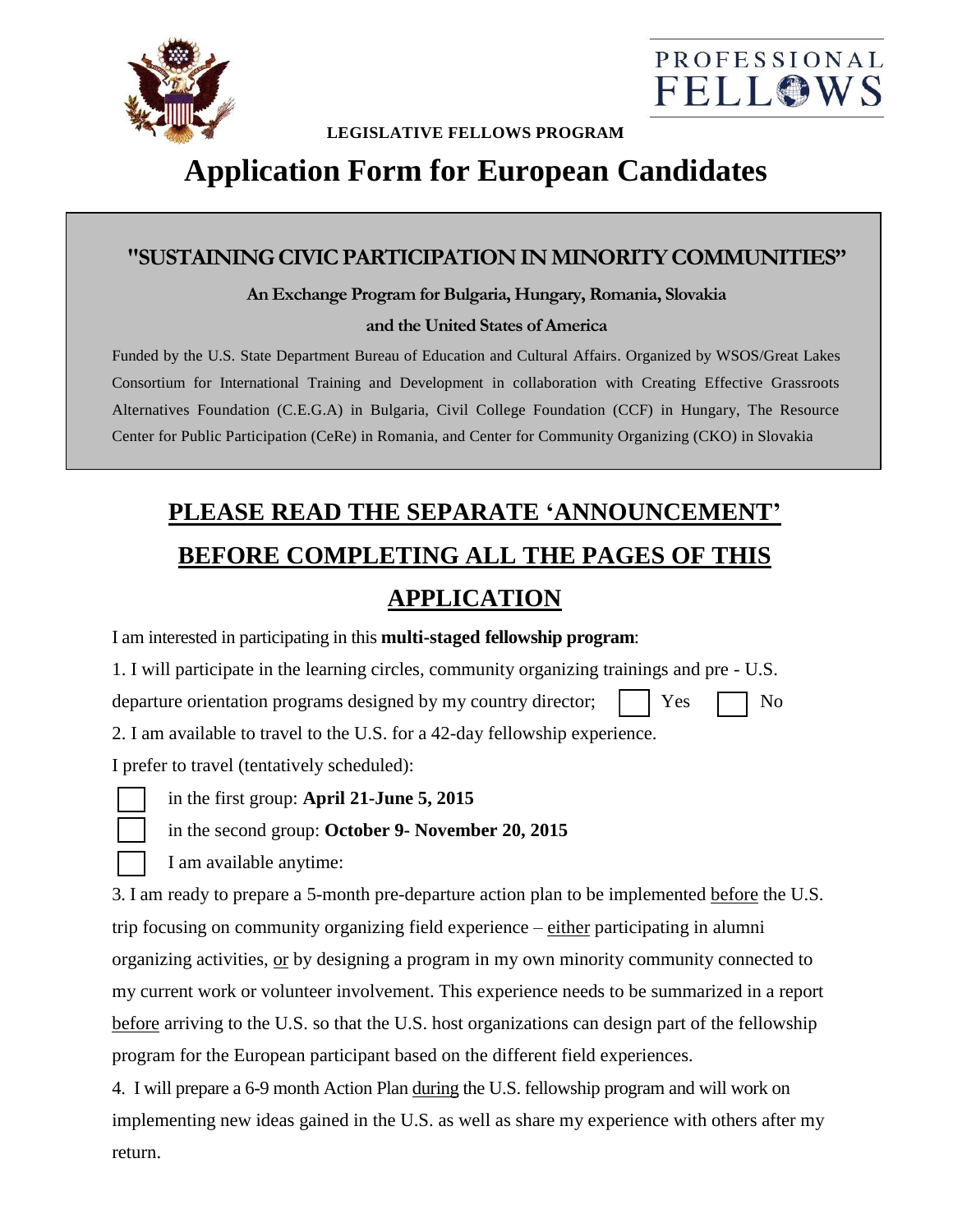| My name in PRINT:                                                                       |
|-----------------------------------------------------------------------------------------|
| My e-mail (Do not change it during the selection process or during/after the fellowship |
| without notifying us!):                                                                 |
| My Facebook account:                                                                    |
| My Skype user ID:                                                                       |
| Month<br>My date and year of birth:<br>Year<br>Day                                      |
| city:<br>region or county:<br>The country:                                              |
| where my organization is located.                                                       |
| My signature:                                                                           |

## **I. Information about the Applicant:**

Full name as in your passport (you need to have a valid passport in order to be considered by the Selection

| Committee):                                                                                     |
|-------------------------------------------------------------------------------------------------|
| Male<br>Female<br>Gender:                                                                       |
| Citizenship (Only citizens of Bulgaria, Hungary, Romania and Slovakia are eligible). Check one: |
| Slovakia<br>Bulgaria<br>Romania<br>Hungary                                                      |
| Marital status:<br>Number of children:                                                          |
| Place (city and country) and date of birth:<br>Current address (home mailing address):          |
| Home Phone:<br>Cell phone:                                                                      |
| Fax:<br>E-mail:                                                                                 |
| Facebook ID:<br>Skype user ID:                                                                  |
| (Please check your e-mails regularly because GLC will reach you at the e-address you            |
| provided to contact you for more information. Do not change your email address without          |

notifying us!)

*Expiration date of your passport* (You need to have a valid passport no later than December 15, 2014. Your passport must be valid for at least 6 months after the completion date of the U.S.

travel.)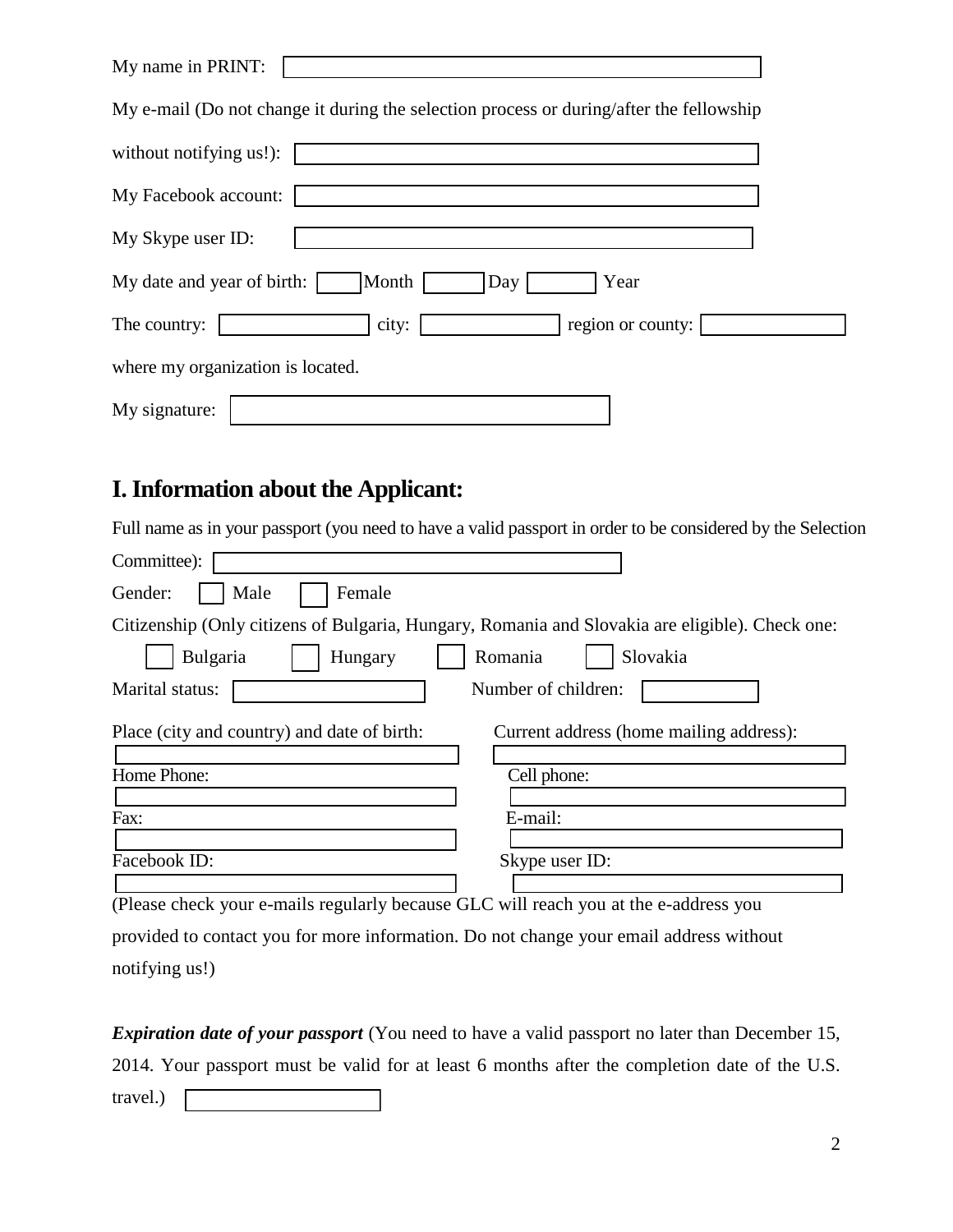#### *International travel experience within the last 3 years*:

List all travel experience to the U.S.A. (date, length, and purpose of the visit to the U.S. Please mention if any of your visits to the U.S.A. were within the designation of a J-1 visa and/or if your visit was paid for by the U.S. government):

### **II. Educational background**

*If you have higher education, please list the university, faculty and department attended, as well as the degree – undergraduate, graduate, etc., year, or expected graduating date:*

*Include any continuing education or training experience:*

*List any training program in 'community organizing' in your own country or in Europe*: Please refer to the background information in the announcement for a definition of community organizing, and visit [http://en.wikipedia.org/wiki/Community\\_organizing.](http://en.wikipedia.org/wiki/Community_organizing) If applicable, list the programs where you participated, including location, date, length, organizers, trainers:

### **III. Employment history:**

*Current employment* (name of your employer, job title and major responsibilities at the place where you are currently employed, do not refer to your 'volunteer' position):

*Address of your work place*: *Phone number*: *Employment history*: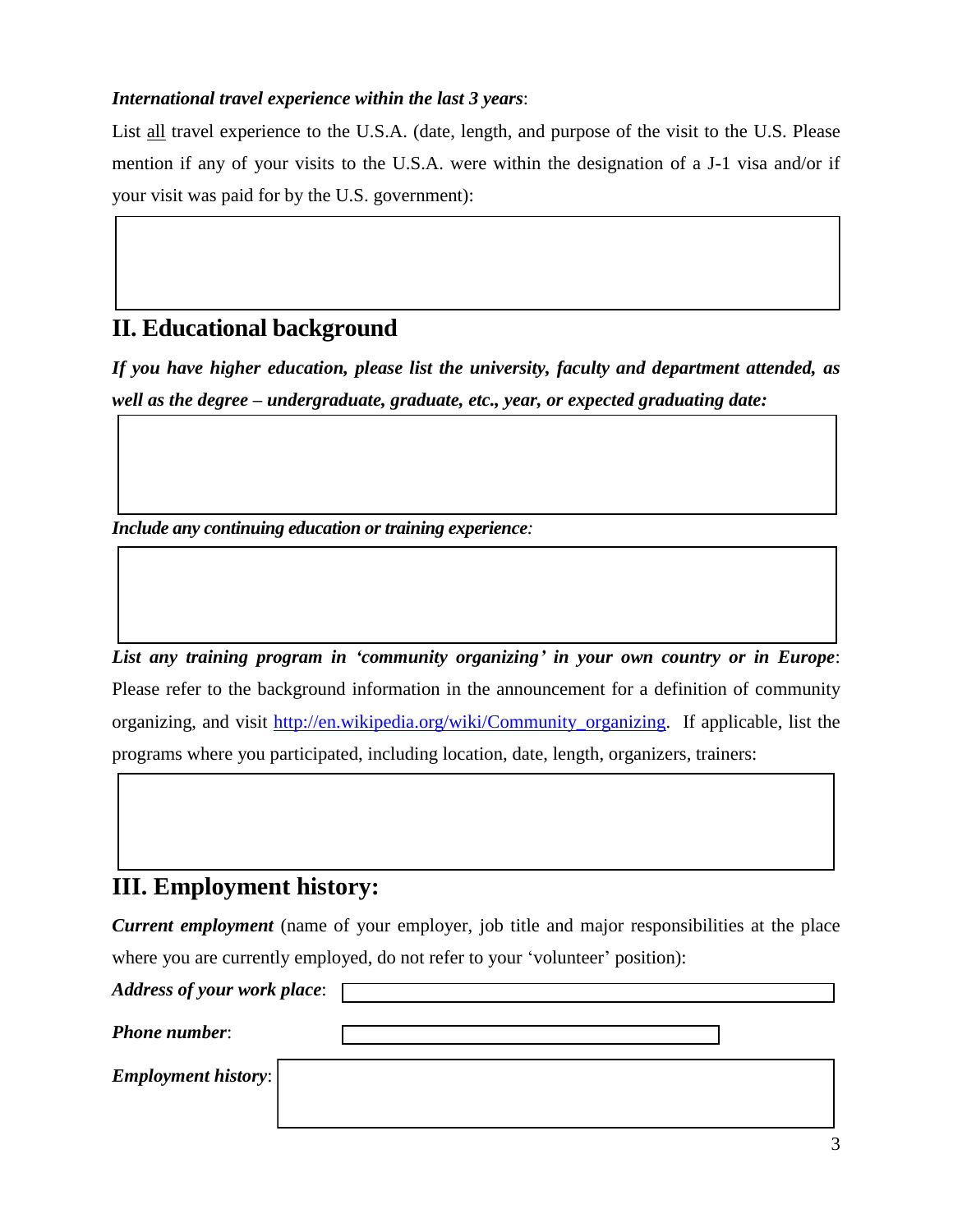# **IV. Community and Leadership Experience:**

| a member of any professional, governmental or nongovernmental<br><b>Are</b><br>you                    |
|-------------------------------------------------------------------------------------------------------|
| organization/association?<br>Yes<br>No<br>If yes, please describe:                                    |
|                                                                                                       |
|                                                                                                       |
| Are you familiar with community service/social service work?<br>N <sub>o</sub><br>Yes                 |
| If yes, then describe:                                                                                |
|                                                                                                       |
|                                                                                                       |
| <b>Leadership experience</b> – have you ever been in the position of a leader in your community or in |
| other circumstances?     Yes     No Explain difficulties encountered or the success                   |
| achieved.                                                                                             |
|                                                                                                       |
|                                                                                                       |
|                                                                                                       |
| Do you have any experience teaching/training others?<br>Yes<br>No If yes,                             |
| what topics?                                                                                          |
|                                                                                                       |
| Do you have experience in writing training materials?<br>No If yes,<br>Yes                            |
|                                                                                                       |
| what topics?                                                                                          |
|                                                                                                       |
|                                                                                                       |
|                                                                                                       |
| Do you have any team-work experience? Do you work better in groups or individually?                   |
| Yes<br>No<br>Explain:                                                                                 |
|                                                                                                       |
|                                                                                                       |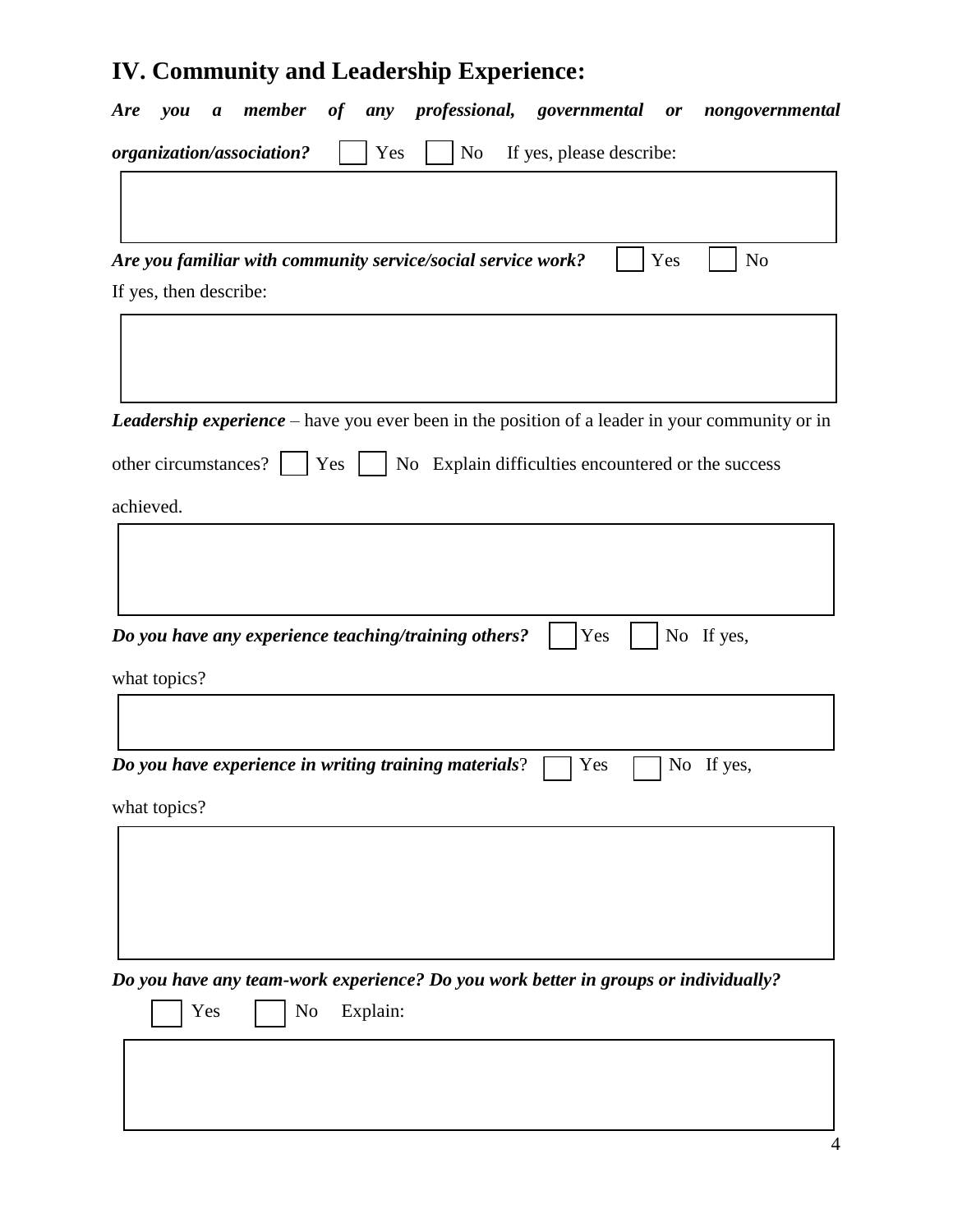*Volunteer experience* – are you doing volunteer work in your community?

Yes  $\parallel$  No If yes, please include the name of the organization and describe the activity you do as a volunteer for this organization. If you are involved in more than one organization, please prioritize, but list all of them where you are involved as a volunteer.

**V. Language skills -** please list all, but elaborate on your level of English, i.e. speaking,

understanding, writing, and reading. Spanish language skills are not a requirement, but they can be a plus for those willing to work with immigrant communities in the U.S.

## **VI. Information about the Applicant's Organization**

*Name of the Organization* that you want to represent on this exchange (even if you are not working there full-time):

*When was this organization founded?*

*Please describe your organization and its main activities*. Highlight its minority-oriented

activities:

If you are involved in more than one organization, please prioritize, but list all of them

where you are involved:

| <b>Organization Address:</b> |                |         |
|------------------------------|----------------|---------|
| <b>Organization Phone:</b>   | Fax:           | E-mail: |
| Web page:                    | Facebook page: |         |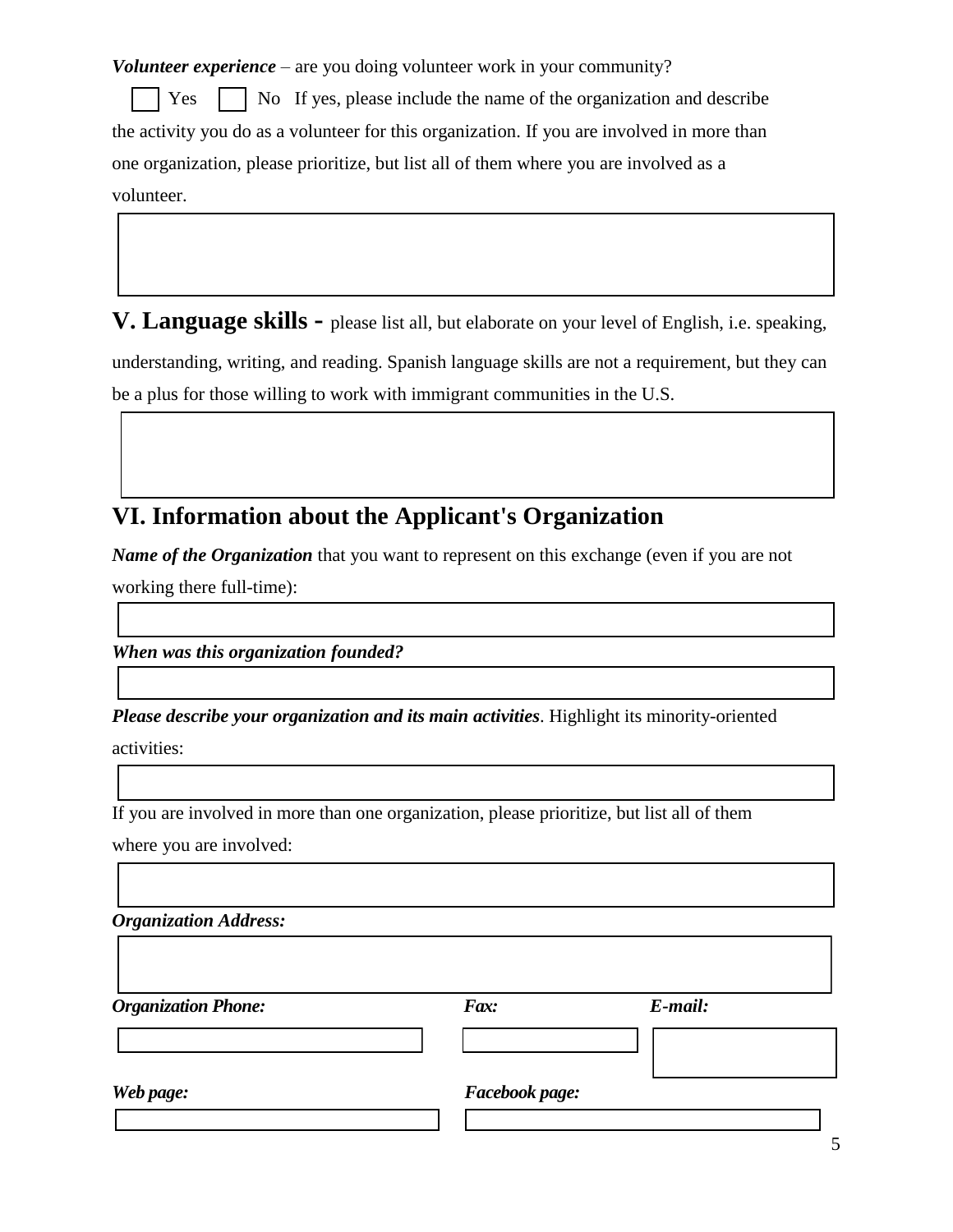What is your role, position, current activity in this organization?

When did you start working in (or supporting) this organization?

Please share some information about the community where your organization is located.

The total number of employees:  $\Box$  The total number of volunteers:  $\Box$ 

How big is the population that your organization serves? Is it located in a wealthy or in a disadvantaged neighborhood/region?

How many of them belong to minority groups?

Which are the minorities and their ratio in your community you serve? Please list them.

What are the most successful programs or services that your organization provides?

Do you or your organization have any international collaboration experience?  $\Box$  Yes  $\Box$  No If yes, please explain:

### **VII. Training needs and ideas**

What category of minority groups are you working with in your country and/or you would like to work with during your U.S. internship? Please check all of your interests below:

| Roma | LGBT                                             | Homeless     Immigrants     Youth |  |
|------|--------------------------------------------------|-----------------------------------|--|
|      | Senior Citizens Disabled Other (please specify): |                                   |  |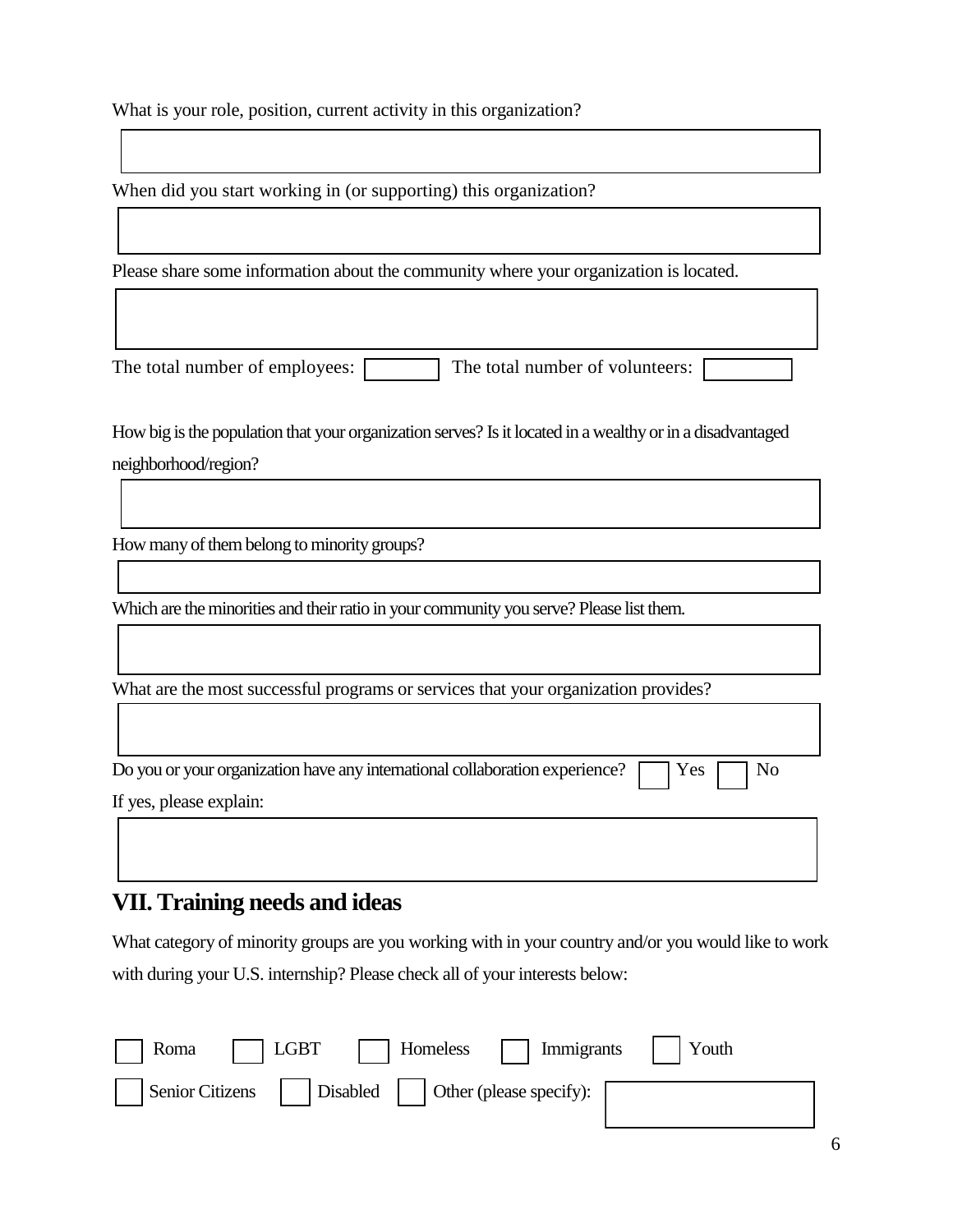What kind of experience <u>do you need</u> in terms of your geographic area(s)?

Urban Rural Rural Both

What issue(s) are you currently working on or plan to work on in the next 6 months? (If you have not started to do any community organizing or you don't know enough about your targeted community yet, please do not answer this question!)

What type of practical experience would you like to gain during the fellowship in the U.S.A.? How are you going to use it back home?

What specific skills would you like to learn during the fellowship program in the U.S.A?

Please mark your top 3 choices and explain how they are applicable in the community you are working with:

Leadership

Direct action

Campaign planning on specific issues such as …

Fundraising

Organizational development

Other- please explain:

What kind of training would you like to provide to others after you return? Please list any topics and potential number of people who can benefit from this training in your own organization/community: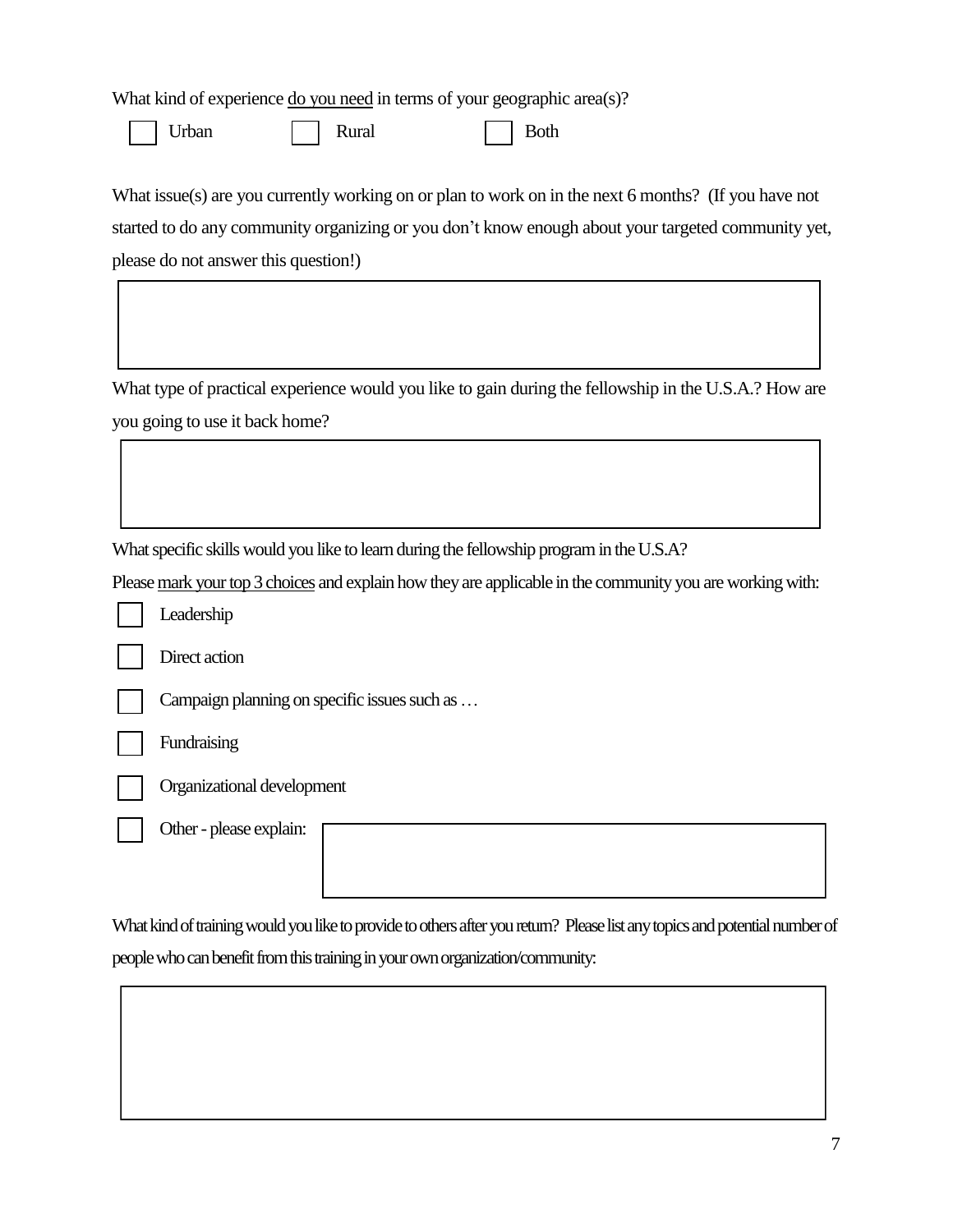#### **Attachments:**

- **1. Please write an essay in English on why and how you are working with minority groups and list any field experience or success story that you may have had in working with them.** If the work you are doing is in collaboration with different organizations, alumni, and other people, please highlight the roles of the partners and your personal contribution to the success story (No more than 2 typed pages, single spaced). (Please be ready to provide additional information on this later if you are selected);
- **2. Statement of interest** from the organization whom you would like to represent in this program stating that they are interested in using community organizing in their activities and will welcome the U.S. mentor to their organization and support your activities before and after the U.S. trip;
- **3. Action plan** for 5-month field work experience before the U.S. trip (see the GLC template);
- **4. Scanned copy of your passportbio page (your photo and date of birth are on it)-your passport must be valid until at least December 15, 2015;**
- **5. A passport size head shot photo in front of a white wall in high resolution;**
- **6. Statement of intent**signed by the participant:

"/, *the undersigned, would like to participate in the 42-day fellowship program in the* 

*U.S.A. If I am selected, I intend to develop a permanent network for cooperation with other European participants, program organizers as well as with counterparts from U.S.A. I am committed to complete my field work before the U.S. trip. During my visit in the U.S.A., I will prepare a 6-9 month Action Plan for that I will implement after my return from the U.S.A. I will also assist in preparation of the program of the U.S. mentors in my country and will work collaboratively with them.*

*I will faithfully keep a regular e-mail communication before and after the exchange with WSOS/GLC and other U.S. partners. I will cooperate with the WSOS/GLC Country Director and other program partners in my country and will share my experience, ideas and skills with other people in our community in order to benefit us all."*

DATE:

SIGNATURE of the Applicant:

#### YOU MUST SIGN THIS DOCUMENT TO QUALIFY FOR THE EXCHANGE

*Thank you for filling out the Application Form and preparing the Attachments*

*Deadline for the arrival of your application: November 15, 2014*